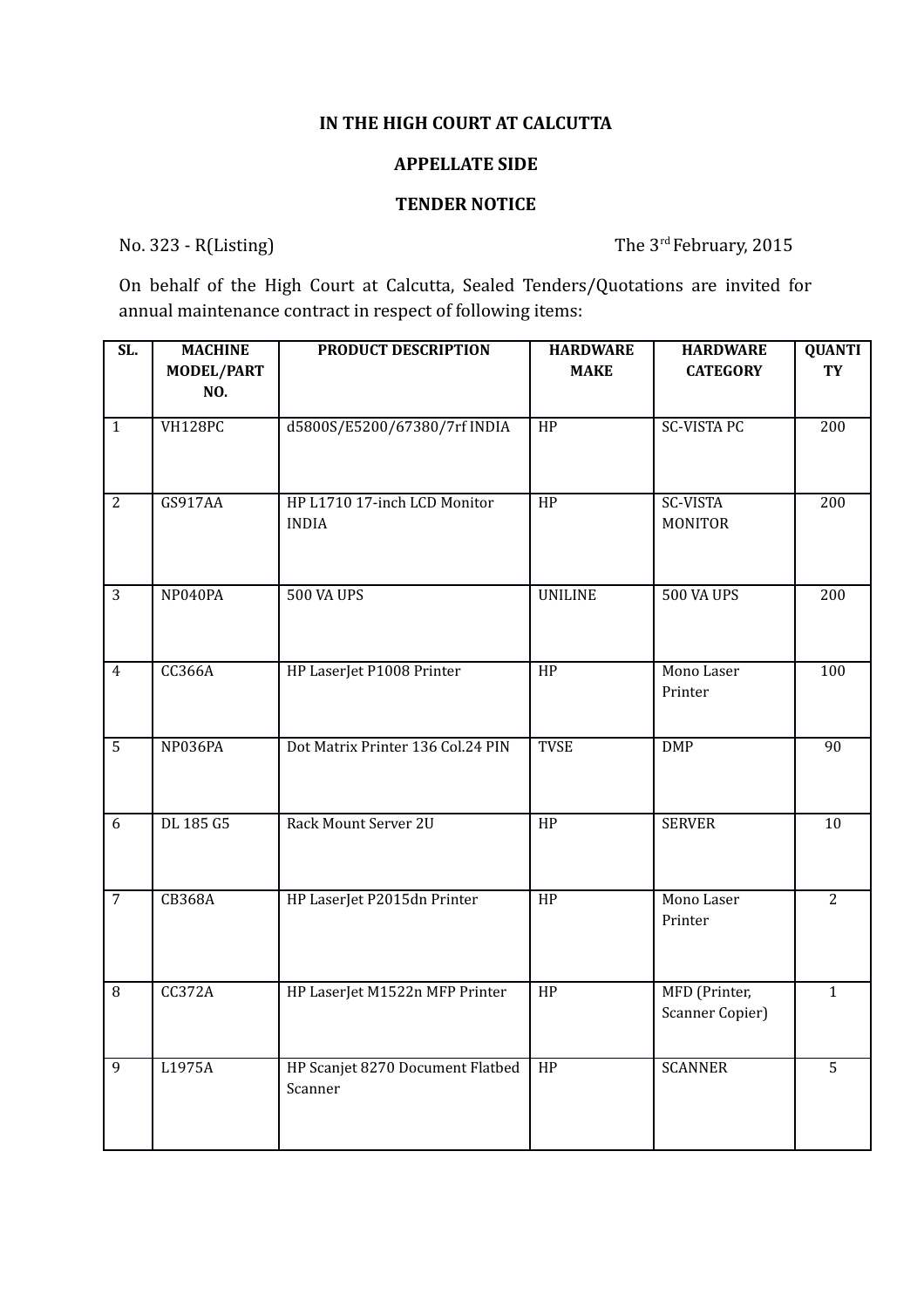| 10 | NP036PA   | PROJECTOR                                                 | HITACHI     | PROJECTOR                   |   |
|----|-----------|-----------------------------------------------------------|-------------|-----------------------------|---|
| 11 | CS1708A   | USB KVM SWITCH 8 PORT RACK<br>MOUNTABLE(FORM FACTOR: 1 U) | <b>ATEN</b> | 8 PORT KVM<br><b>SWITCH</b> | っ |
| 12 | CL 1000 M | Flat 17" TFT LCD monitor                                  | HP          | <b>TFT</b>                  | ר |

## **Terms & Conditions**

- 1. Quotations should be submitted in the office of the Registrar (Listing), High Court, Calcutta, at the 2nd floor of the High Court Main Building on or before 20.02.2015 between 11.30 am and 3.30 pm on any working day and should be properly signed and stamped. The Hon'ble Court will not take any responsibility for delay, loss or non-receipt of quotations sent by post. The sealed tender will be opened on 23rd February,2015 at 3.30 pm in presence of the intending bidders or their authorized representatives in the above mentioned place.
- 2. Quotations should be submitted in sealed envelope with 323 -R(Listing) superscribed in it.
- 3. Rates should be quoted indicating price / unit and should be inclusive of all additional charges. Rates should include with spares and without spares both.
- 4. Suppliers are instructed to mention PAN no. in the quotation and copies of trade license and / or PAN etc. is to be submitted as and when to be asked. Conditional quotations will not be considered.
- 5. Willing suppliers submitting quotations should specify the address of its office and its Phone / Mobile no. for the purpose of quick communication in the event of urgency.
- 6. The reputed firms who are engaged in the business of the concerned product and who have executed such commercial orders are eligible to participate in the tender.
- 7. Documentary evidence in support of the said eligibility criteria must be furnished along with the tender.